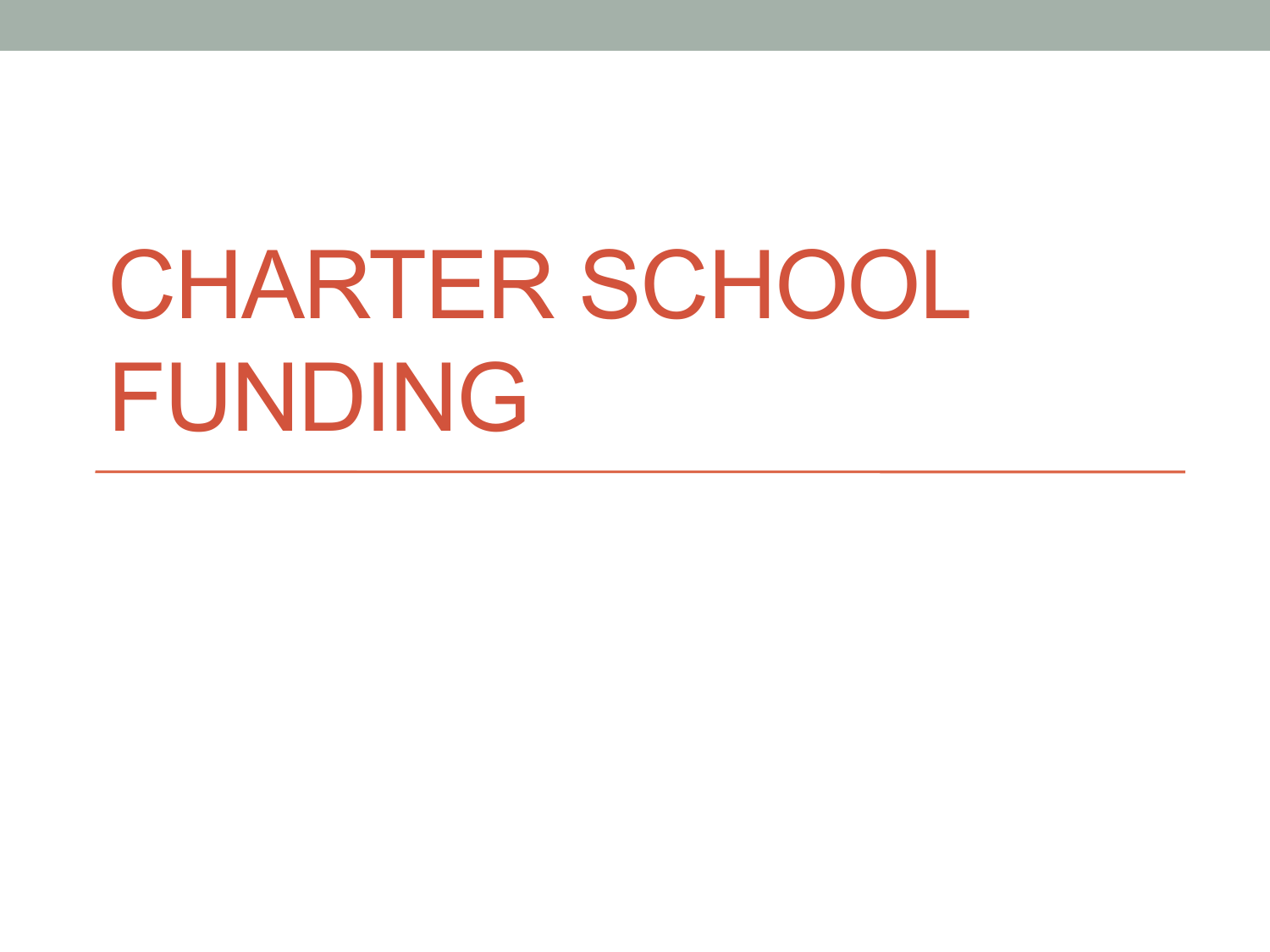#### Why do we have Charter Schools?

# BIG PICTURE 2 Schools of Thought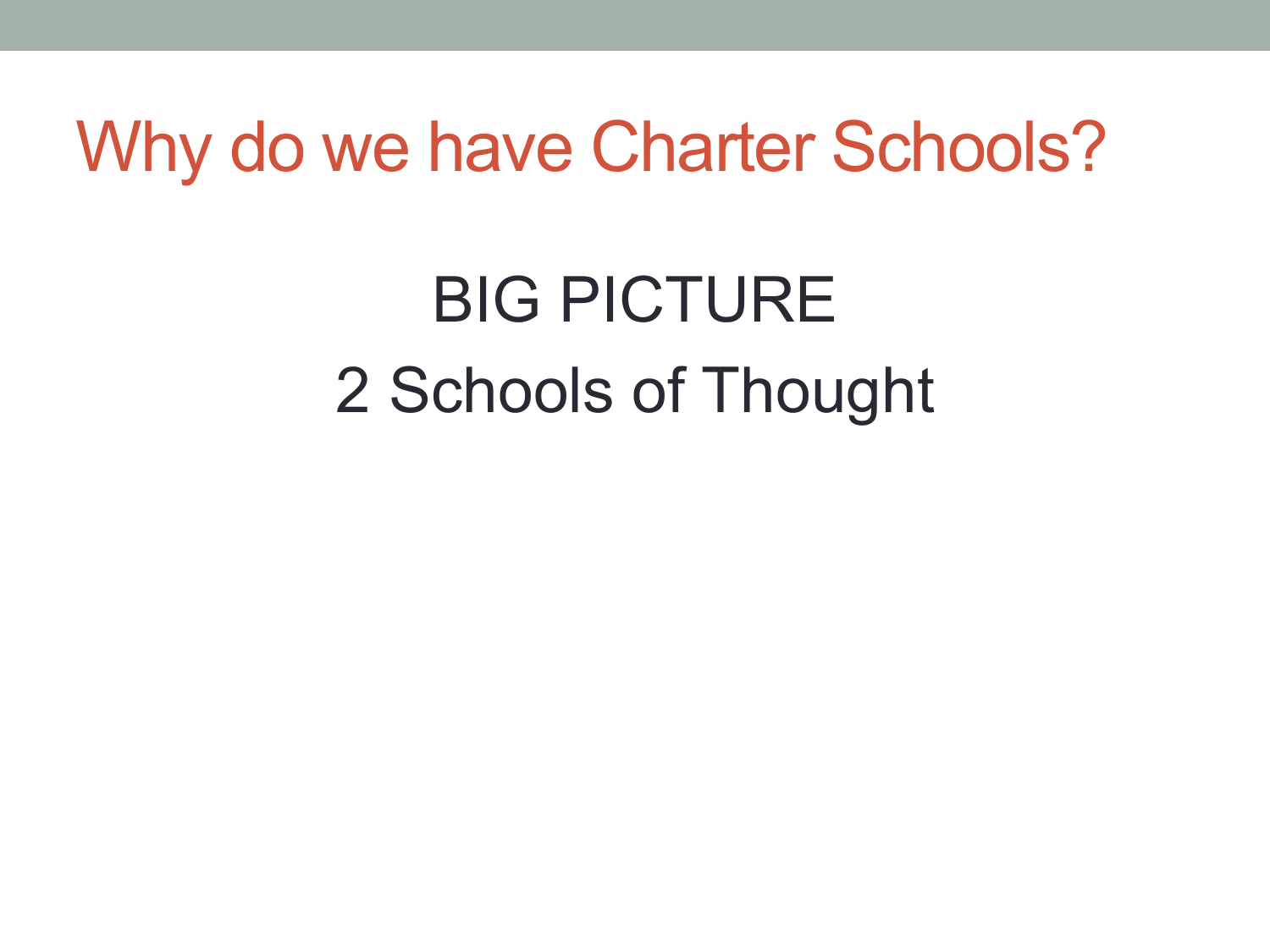### Why do we have Charter Schools?

Thought #1: To provide CHOICE for parents and COMPETITION for public schools.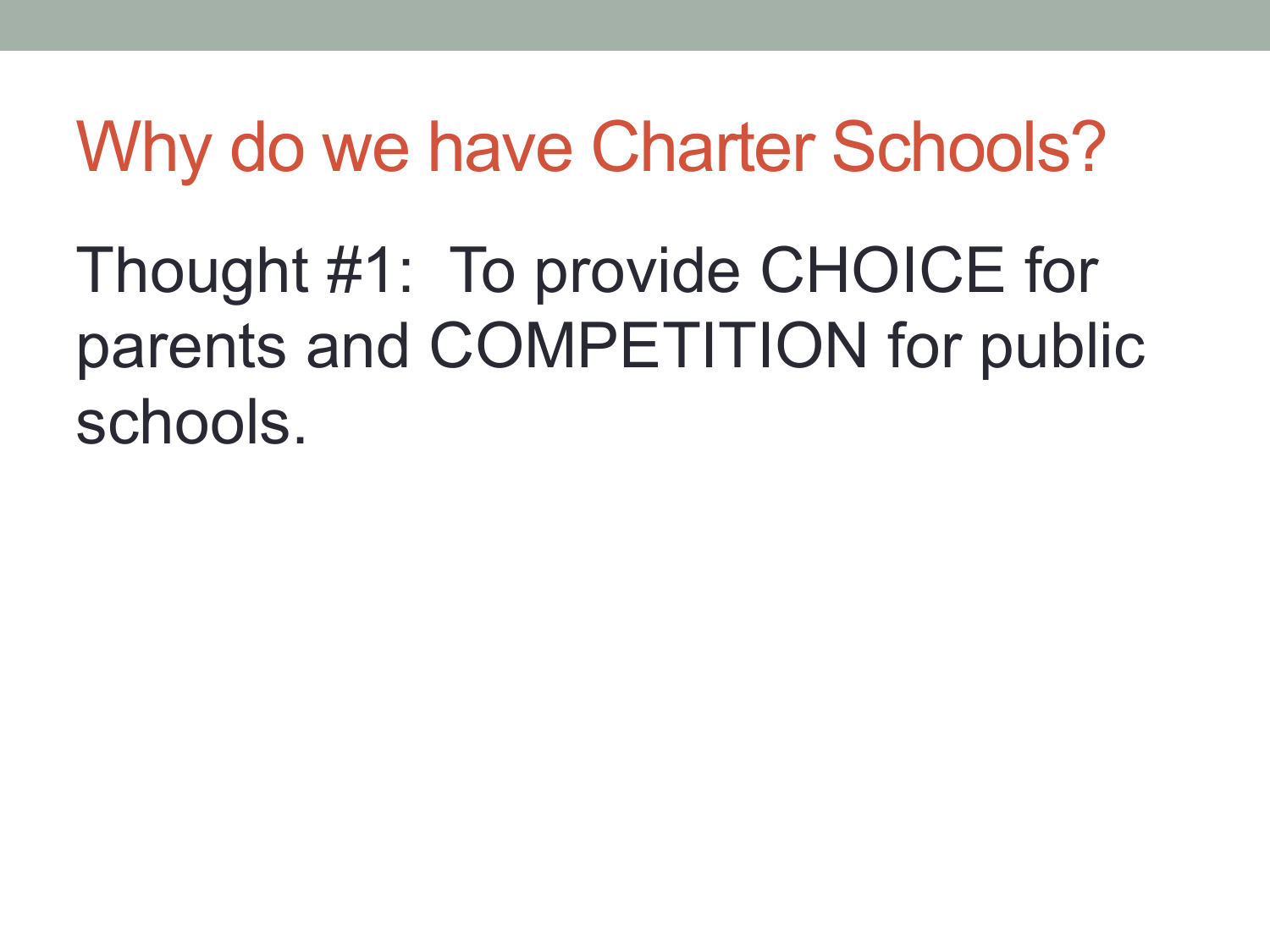## Choice & Competition Model

- •Same Rules
- •Same Core Requirements
- •Same Funding
- The competition has to be FAIR!

Outcome: PARALLEL SYSTEM OF PUBLIC ED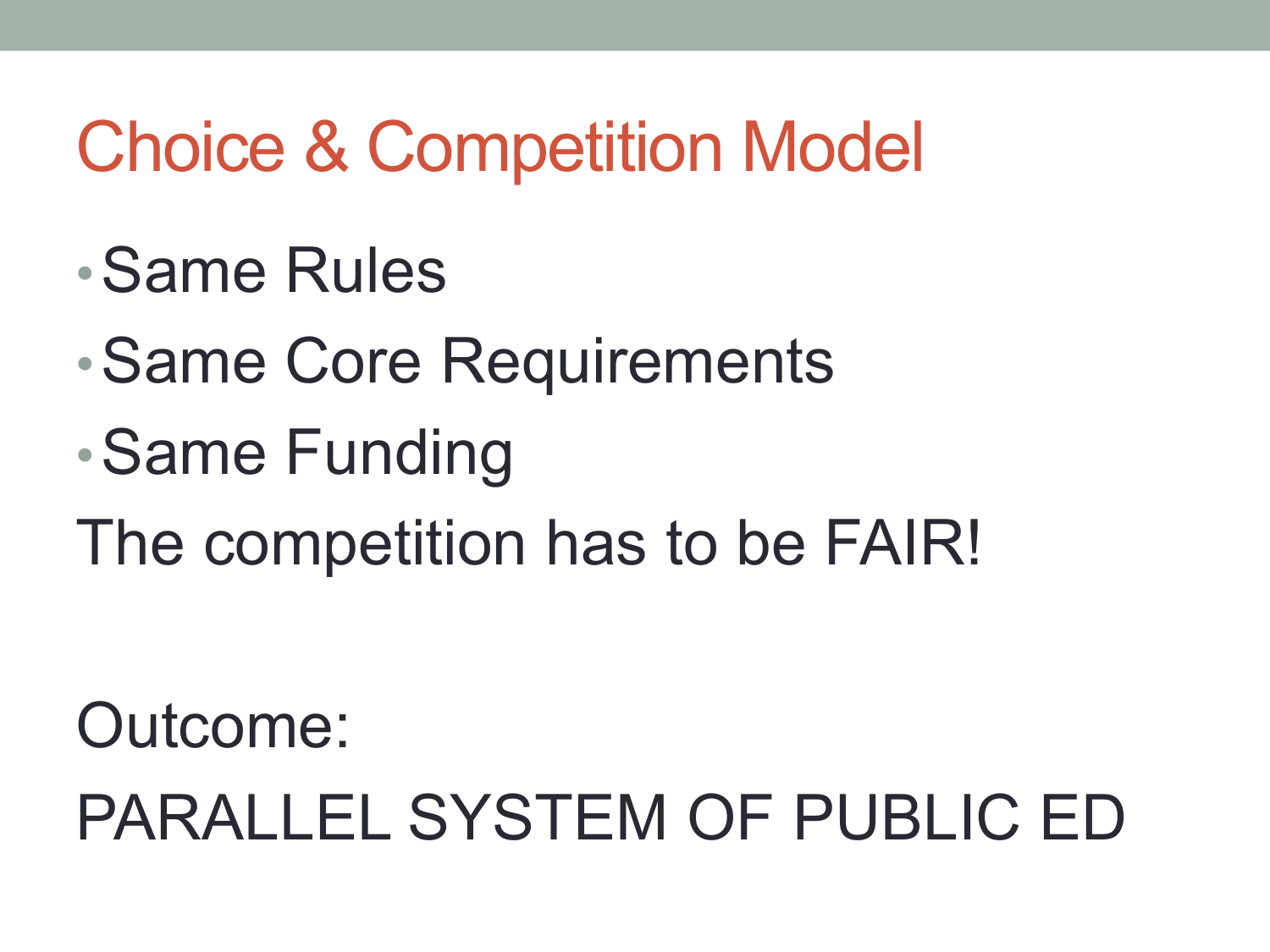#### Why do we have Charter Schools?

•Thought  $#2 - R & D$  labs for our public school system - tasked with finding new & better ways to teach children, and build & operate schools.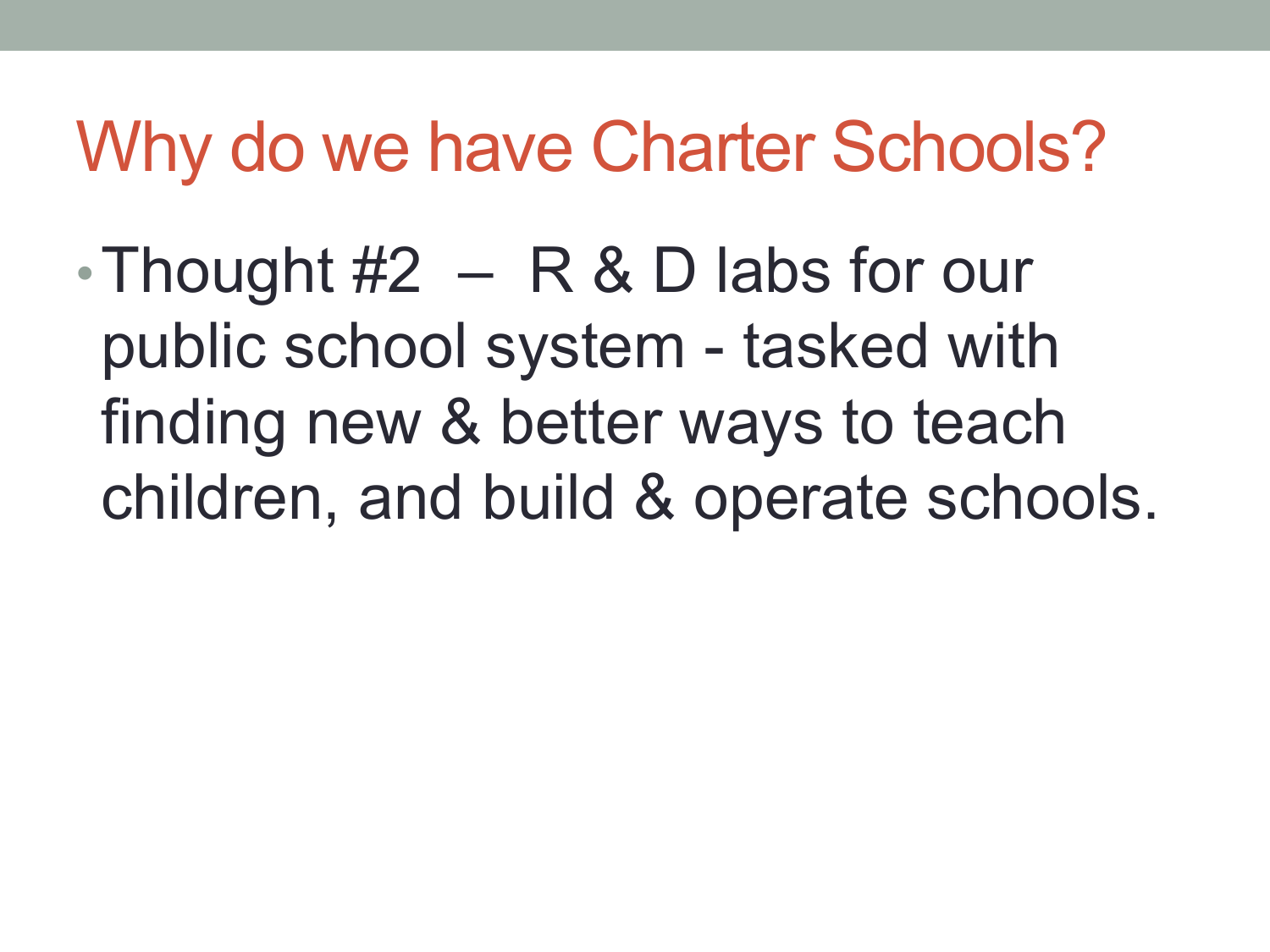# R & D Labs Model

- •Customized Rules
- •Customized Core & Measurements
- •Funding that Facilitates Focus on Mission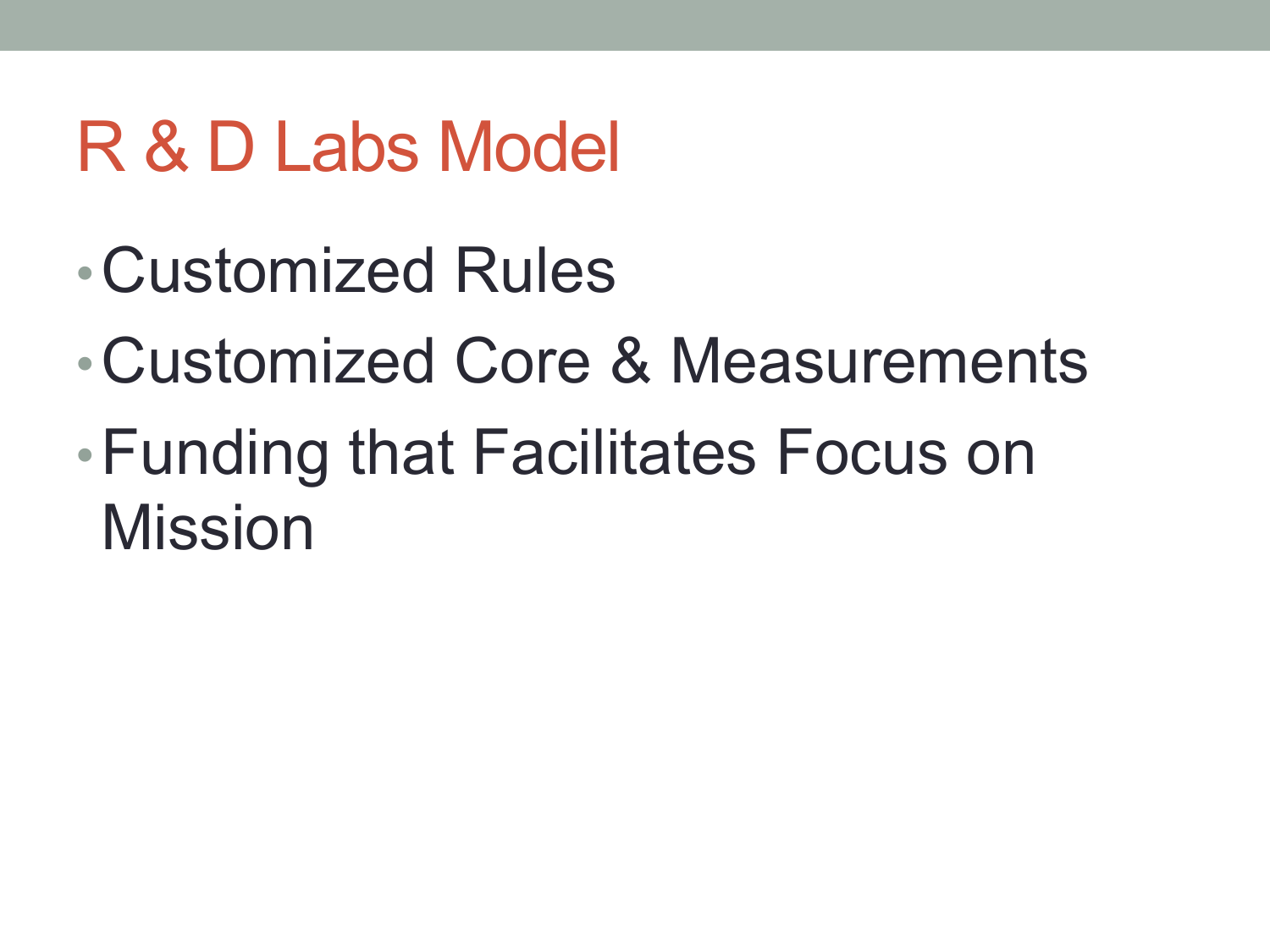# R & D Labs Model

This approach requires that experiments are:

- 1. controlled and
- 2. closely measured and
- 3. successful results are shared and then implemented in neighborhood schools.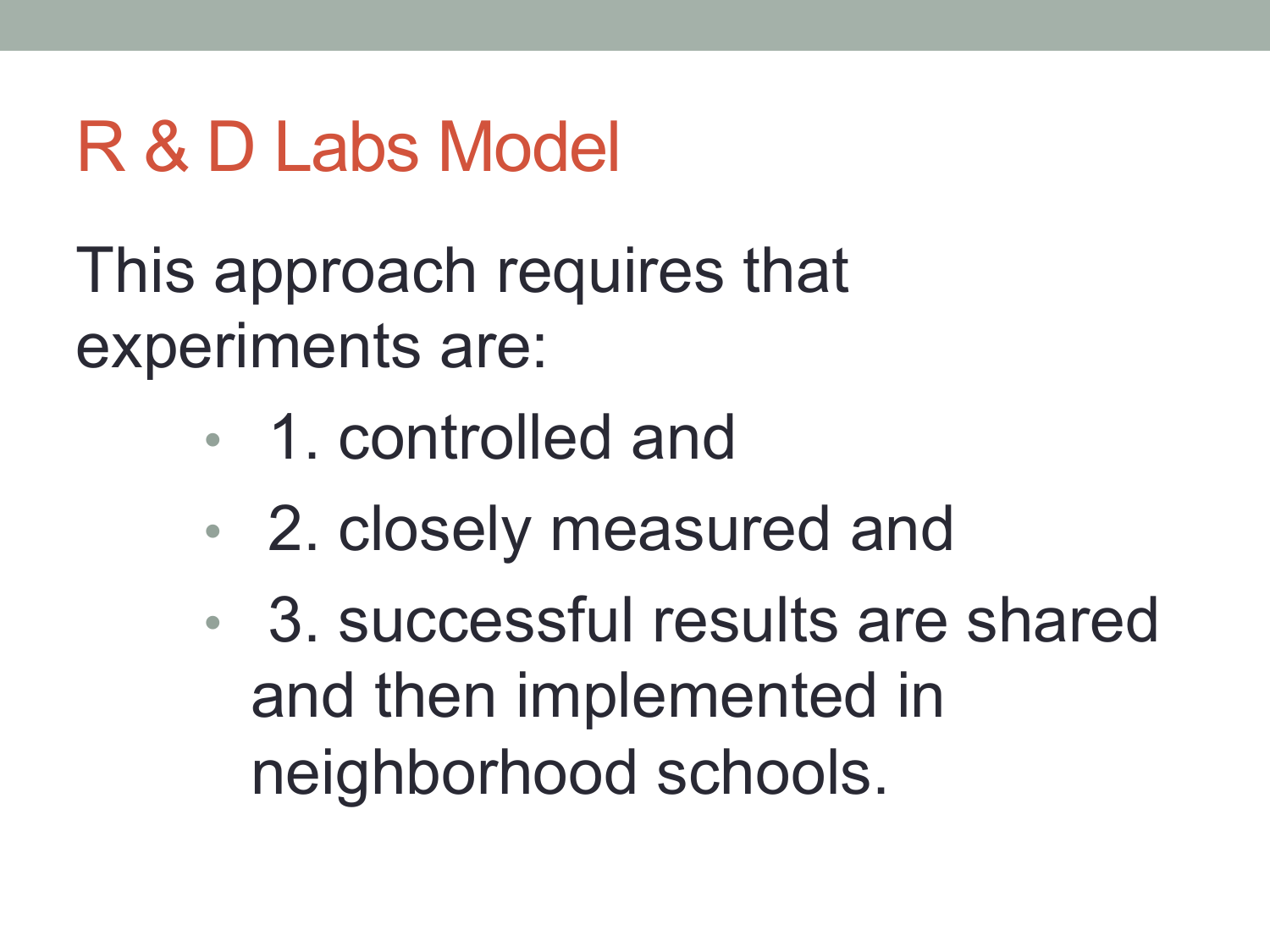### R & D Labs Model

- •Choice is a measurement
- •Choice is a protection
- •Competition can facilitate crosspollination of best practices.

But Choice & Competition are not the primary reasons we have Charter **Schools**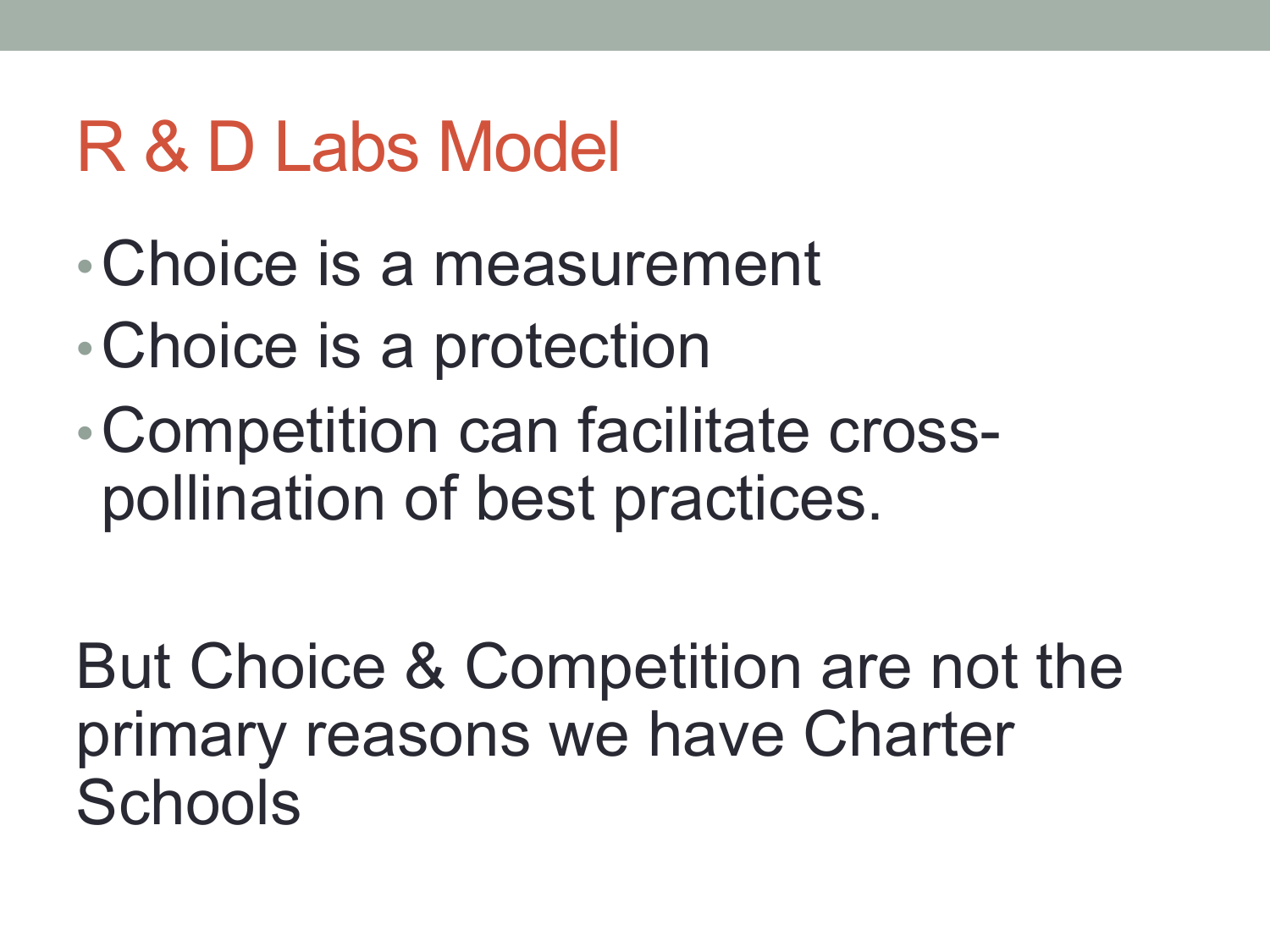### Who Benefits from Charter Schools?

- •Thought #1 (Choice & Competition) Primarily benefits those children who are fortunate enough to get selected in the lottery.
- •Thought #2 (R &D Labs) Benefits every child in Utah through ACTIVE cross pollination of best practices.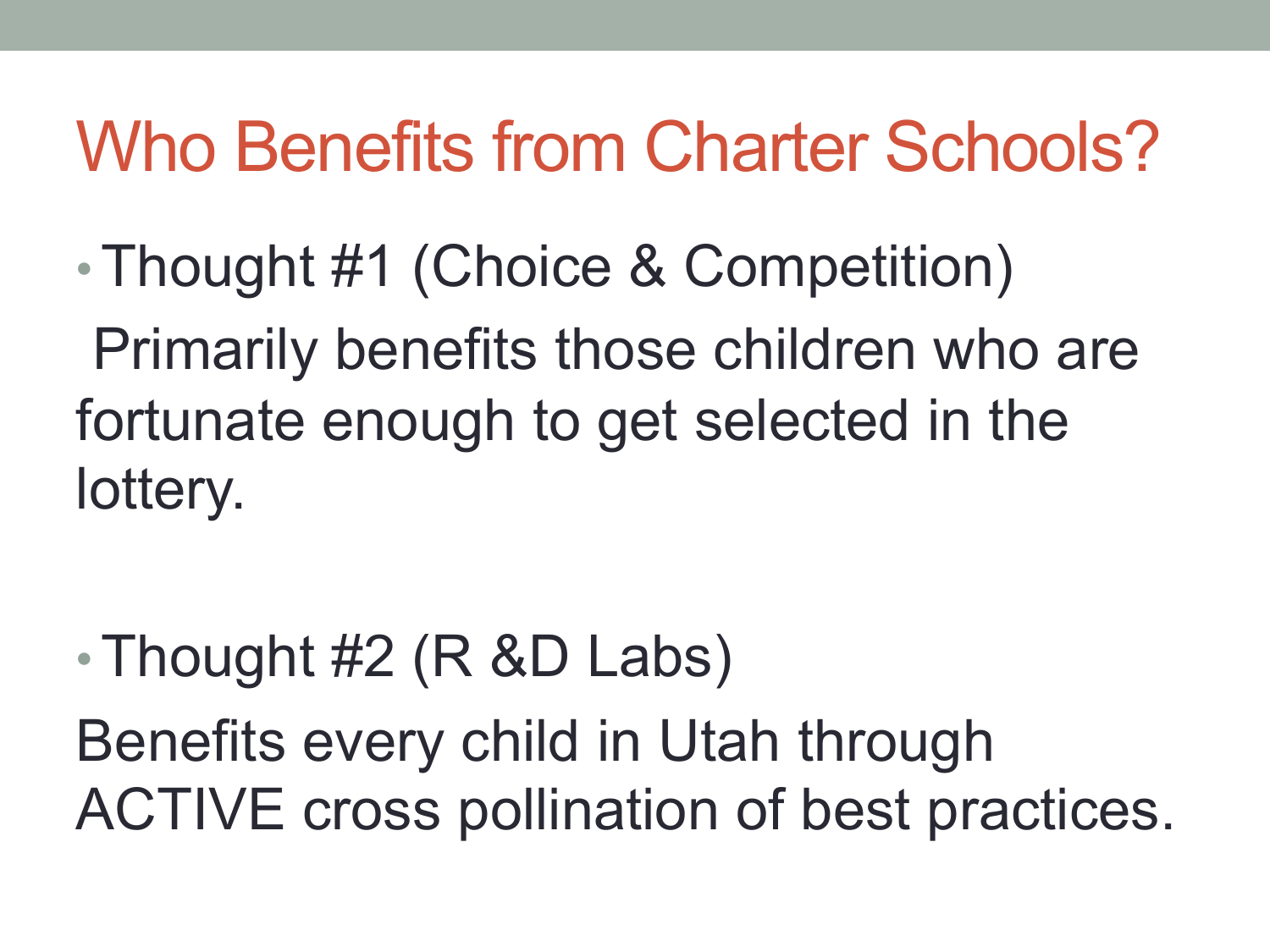### Why should taxpayers care?

We have a hard time funding one public education system in Utah, taxpayers can hardly afford to pay for two (or pay twice for the same student!)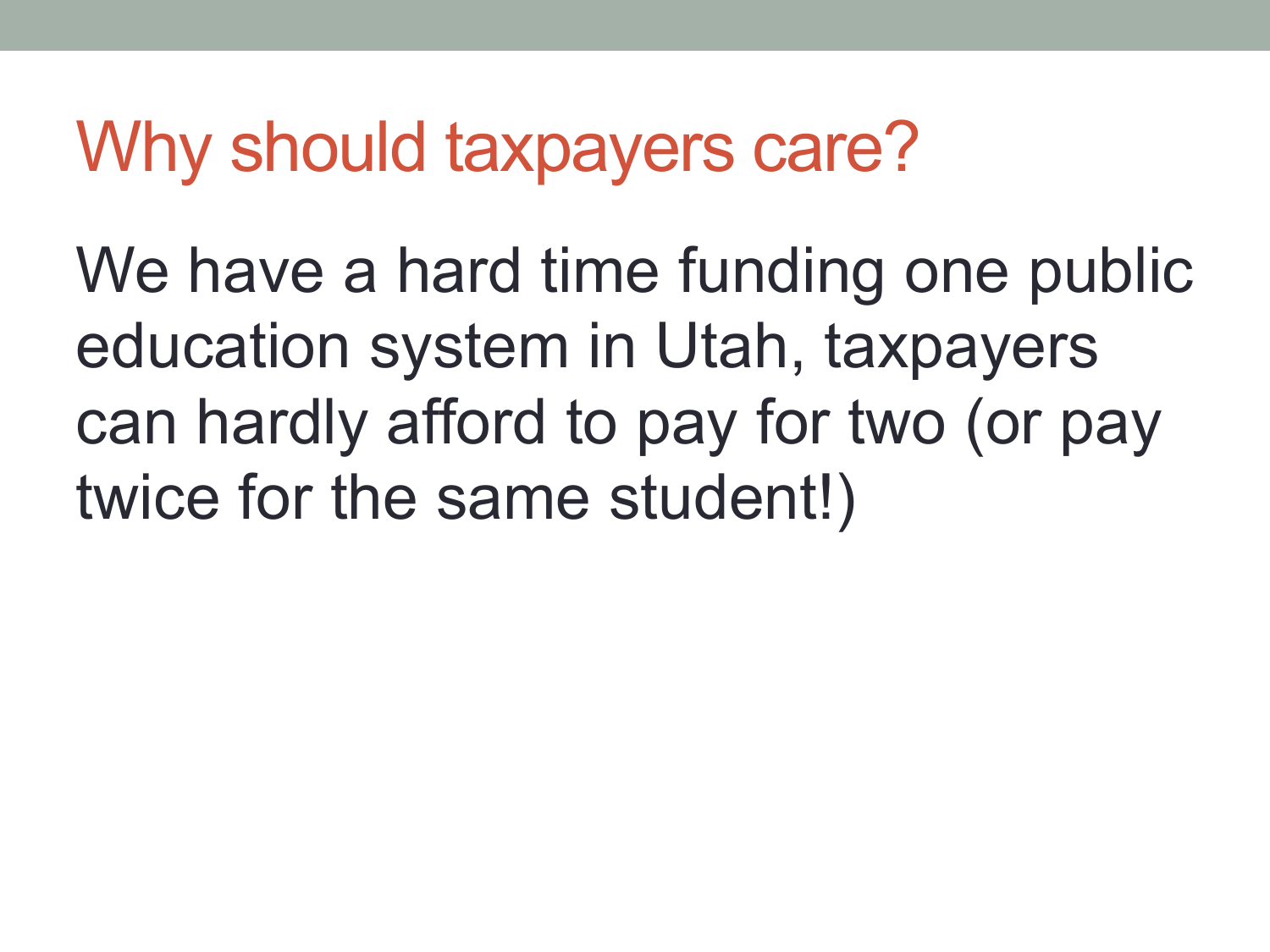#### Beware of Goose & Gander!

Policies that are founded on the premise that "What's good for neighborhood schools should be good for charter schools" will ultimately be BAD FOR TAXPAYERS.

We are NOT creating a **parallel system** of education, we are exploring ways to make the system we have BETTER!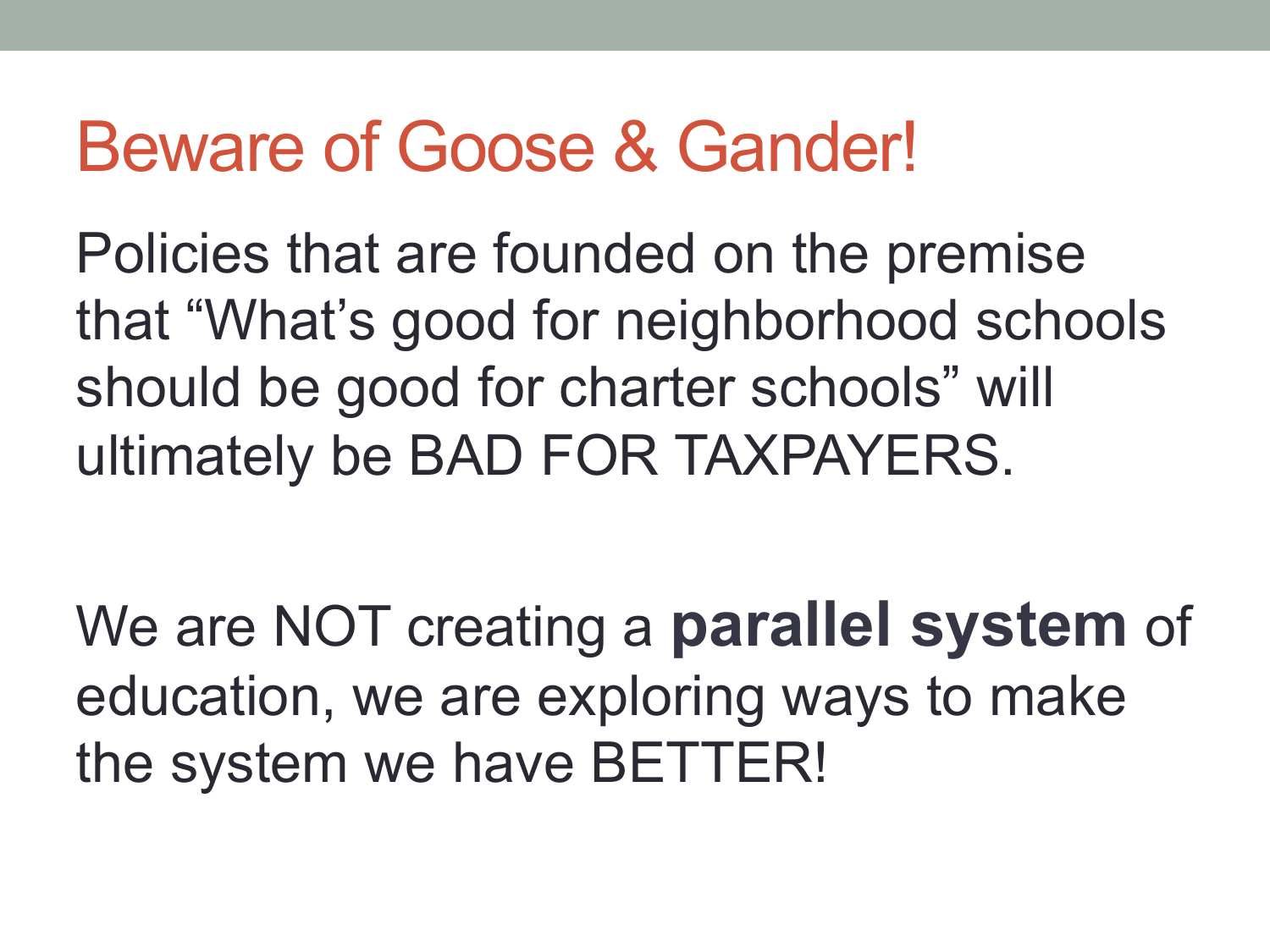#### Promote Cross Pollination

- Construction (\$/Sqft vs Sqft/student)
- •Operation (Class size)
- •Funding (Consolidate M&O/Debt. Svc)
- Curriculum (Formative Assessments)

Policies that hold schools harmless when children leave do not promote crosspollination, and punish taxpayers.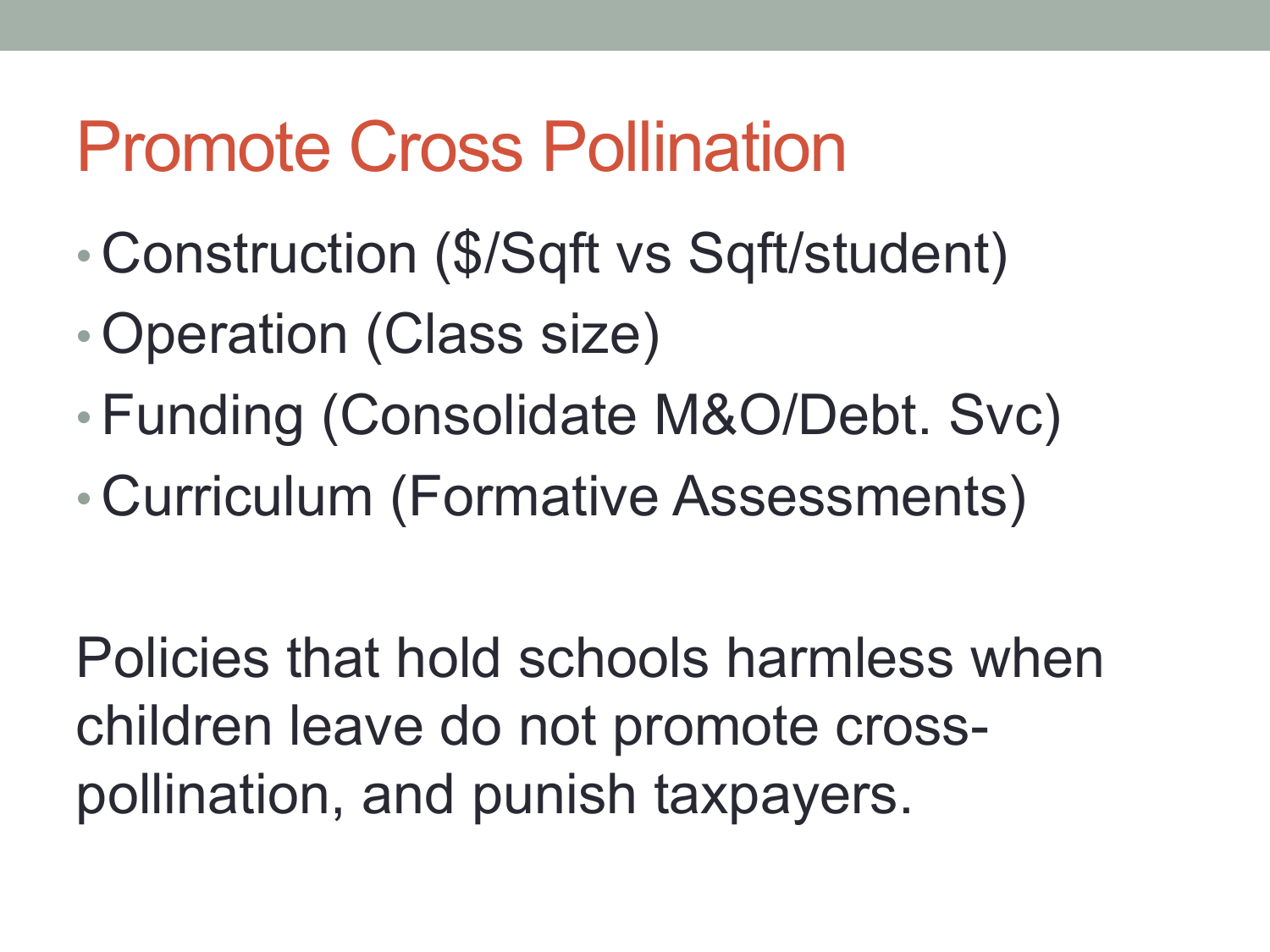#### Charter School Funding (Summary) Taxpayer Priorities:

- Commit to R&D Lab Model (reject parallel system)
	- Flexibility/Control
	- Measure
- •Actively promote Cross-Pollination
	- Empower individual neighborhood schools
	- Carrots (new funding)
	- Sticks (loss of funding)